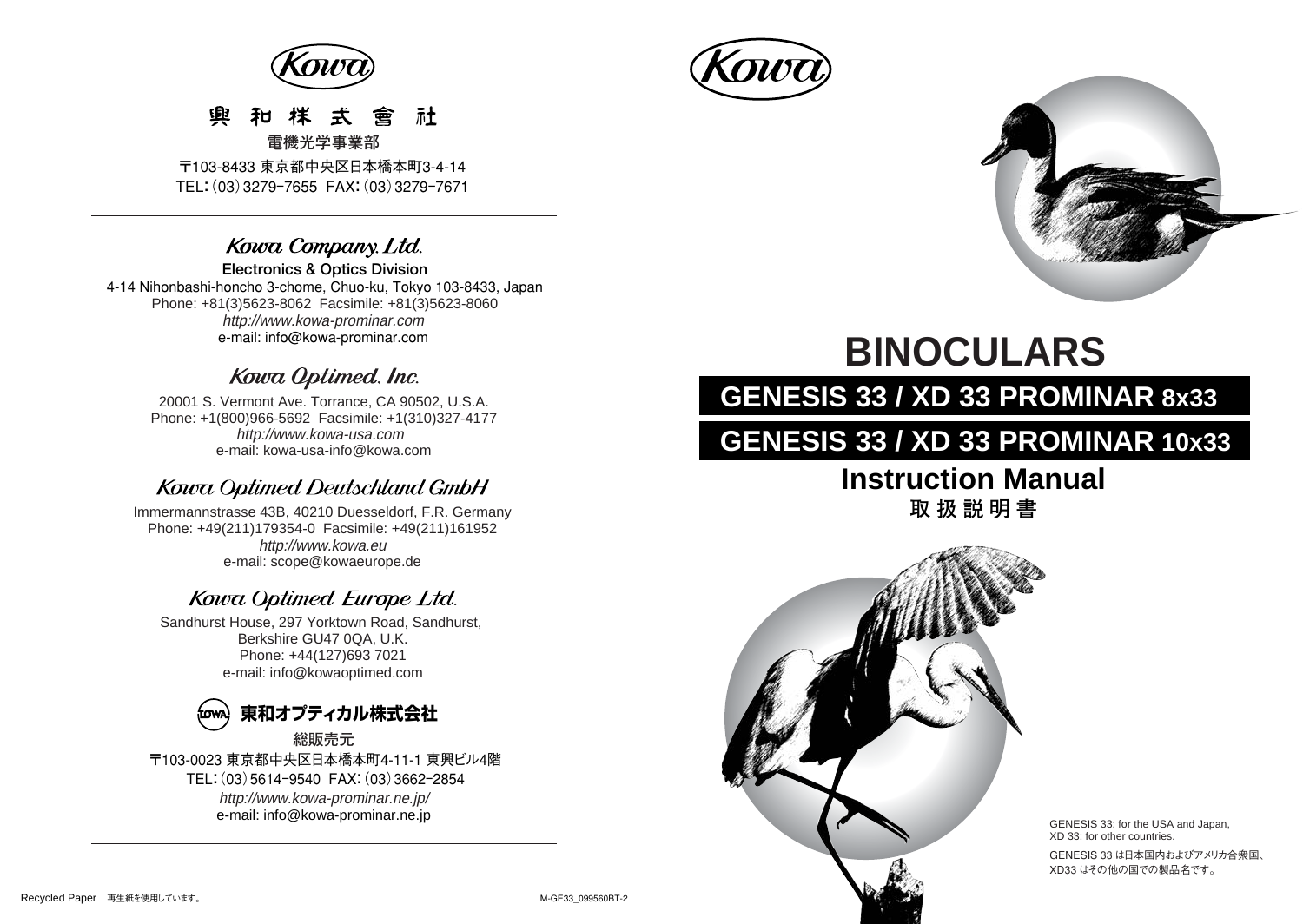### **Foreword**

この度は、KOWA双眼鏡 GENESIS 33 / XD 33 PROMINARシリーズをお買い上げいただきまして誠に ありがとうございました。お使いになる前に、この取扱説明書をよくお読みいただき、正しくお使いください。 Thank you for choosing the KOWA GENESIS 33 / XD 33 PROMINAR Series binoculars. Carefully read this instruction manual before using this product to ensure proper use and maintenance.

**Nomenclature 各部名称** 

#### Focus knob フォーカスノブ Objective lens 対物レンズ Central axis 中心軸 Eyepiece<br>接眼レンズ 0 diopter position 0 ディオプター位置 Twist-up eyecup ツイストアップ見口 Interpupillary distance 眼 幅 **Strap** attachment ring ストラップ 取り付けリング Locking diopter ring 視度調整リング(ロック付き)

**How To Use 使い方** 

To ensure the maximum performance of the binoculars, you must first adjust them to your own visual acuity. This is achieved by adjusting the eyecups and interpupillary distance, setting the diopter, and adjusting the focus. The image visibility differs according to your physical condition, surrounding environment, and weather conditions.

適正な眼幅合わせ、視度調整、ピント合わせを行うことにより、双眼鏡の性能を最大限に発揮させることができます。体調 や周りの環境、天候などの状況によっても見え方は変わりますので、こまめに調整して、最高の性能をお楽しみください。

#### **Adjusting the eyecups ① アイポイントを合わせる**

This binoculars features multi-step twist-up eyecups to provide proper eye relief for use with or without eyeglasses.

If you do not wear eyeglasses, extend the eyecups to the desired position by turning them counterclockwise.

If you wear eyeglasses, twist the eyecups down so that they sit flush with the ocular lens of the binoculars.

\*Set the eyecups at the best position for your eyes. The twist-up eyecups can be set at one of four multi-step positions.

裸眼の方・コンタクトレンズをご使用の方はツイストアップ見口を反時計回りに回して伸ばしてください。 眼鏡をかけた状態で覗くときは、ツイストアップ見口を縮めた状態でご使用ください。 ※ツイストアップ見口は、4段階のクリック位置で固定できます。覗きやすい位置でご使用ください。

#### **② Adjusting the interpupillary distance 眼幅を合わせる**

The distance between the pupils of your eyes is known as interpupillary distance. To see a single image, the binoculars must be set so that the center of the ocular lenses are the same distance apart as your pupils. To adjust the interpupillary distance, look through the binoculars at an object in the distance and move the two barrels closer to or farther away from each other until the two circular images become one.



\*Do not apply excessive force to the binocular when adjusting the interpupillary dictores

両目で覗いたときに左右の視野の円形が1つに重なるように左右 の鏡筒を開閉して眼幅を調節してください。鏡筒は中心軸を中心 に開閉します。

※眼幅を合わせる際には無理な力を与えないでください。

#### **③ Adjusting the diopter 視度を合わせる**

To adjust for the difference of visual acuity between your right and left eyes, the diopter adjustment ring on the right barrel of the binoculars must be adjusted. Adjusting the diopter will provide you with a crisp sharp image every time you use your binoculars. The binoculars is equipped with a locking diopter ring to prevent accidental readjustment.

#### **A. Left Eye Adjustment**

Select a motionless object and cover the right objective lens with your hand. Look through the left ocular lens with your left eye and turn the focus knob until your left eye is focused on the object you have chosen.

#### **B. Right Eye Adjustment**

Unlock the diopter ring by slightly extending the twist-up eyecup and sliding the diopter ring towards the eyepiece (towards you). Cover the left objective lens with your hand and look through the right ocular lens with your right eye (use the same object used for left eye adjustment). Turn the diopter ring until the image is in focus. Slide the diopter ring towards the objective lens (away from you) to lock into place.

Your binoculars are now set to your evesight.

まず左眼だけで左接眼レンズを覗きながら、フォーカスノブを回してピント を合わせてください。このときピントを合わせる目標物は動きのないもの(建 物や樹木など)にしてください。

フォーカスノブは左に回すと近くに、右に回すと遠くにピントが合います。

次に、右眼だけで右接眼レンズを覗き、左眼でピントを合わせたときと同 じ目標物を見ながら視度調整リングを回してピントを合わせてください。 視度調整リングはツイストアップ見口を少し伸ばした状態で、接眼側に スライドさせてロックを解除すると回すことができます。視度調整リングを 元の位置にスライドさせるとロックできます。

あくまでも目安ですが、左右の視力が同じなら0ディオプター付近が適当 です。

視度調整が完了したら、視度調整リングを元の位置にスライドさせて ロックしてください。

#### **④ Focusing 目標物を見る**

To make focus adjustments, simply turn the focus knob while viewing through both barrels.

目標物を変える度にフォーカスノブを回してピントを合わせてください。







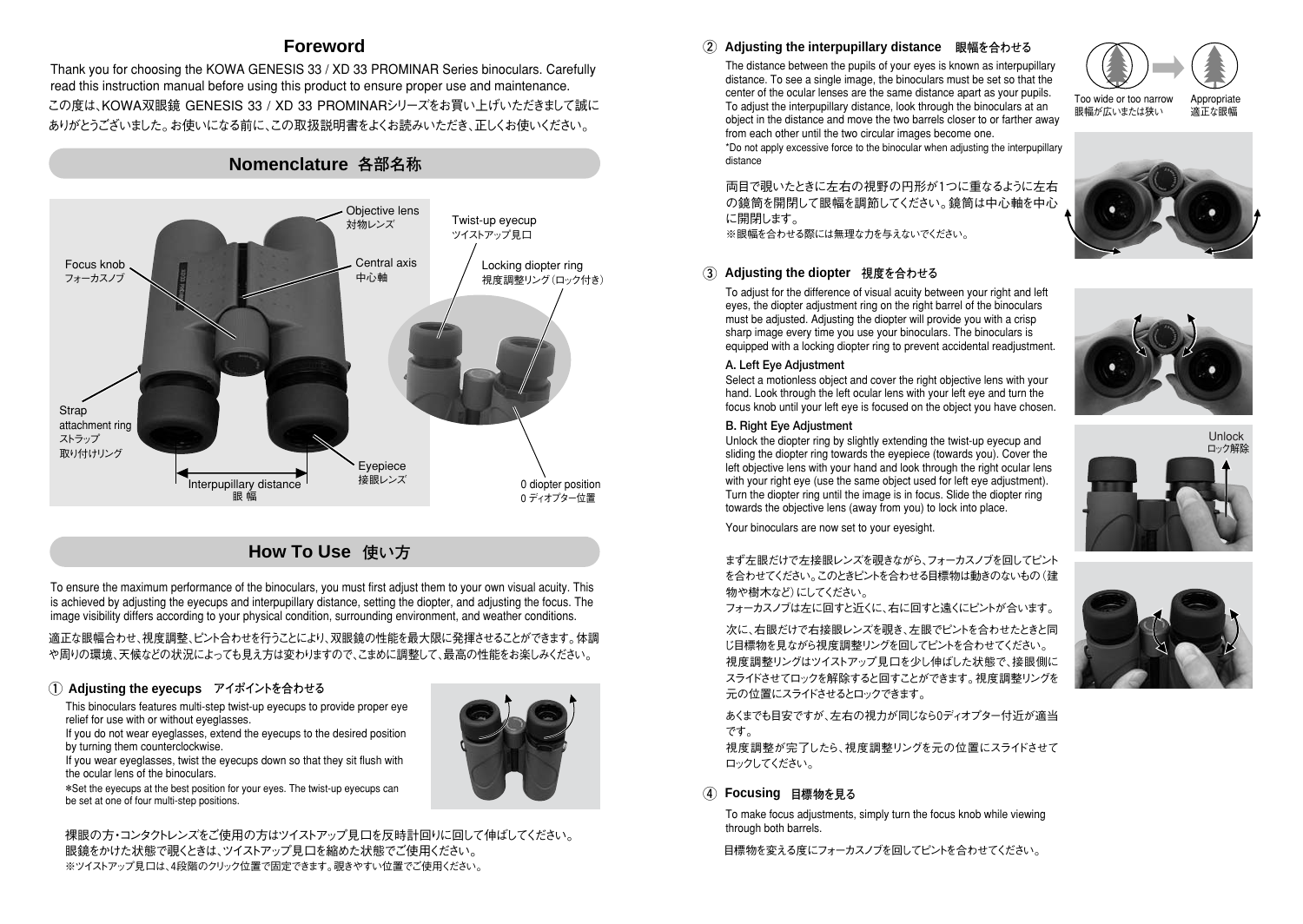#### **Specifications 仕様**

|                                                  | <b>GENESIS 33 / XD 33</b><br><b>PROMINAR</b><br>8x33              | <b>GENESIS 33 / XD 33</b><br><b>PROMINAR</b><br>10x33 |
|--------------------------------------------------|-------------------------------------------------------------------|-------------------------------------------------------|
| Type<br>形式                                       | Central Focusing Roof Prism, Inner Focus<br>ダハプリズム中央合焦式、インナーフォーカス |                                                       |
| Magnification**<br>倍率                            | 8x                                                                | 10x                                                   |
| Effective Diameter of Objective Lens<br>対物レンズ有効径 | 33 mm<br>33 mm                                                    |                                                       |
| Lens Type<br>レンズタイプ                              | 4-XD Lenses<br>4-XD Lenses<br>XDレンズ4枚<br>XDレンズ4枚                  |                                                       |
| <b>Real Field of View</b><br>実視界                 | $8.0^\circ$                                                       | $6.8^\circ$                                           |
| Field of View at 1000m<br>1000m先での視界             | 140 m                                                             | 119 m                                                 |
| Field of View at 1000yds<br>1000yds先での視界         | 420 ft                                                            | 357 ft                                                |
| <b>Exit Pupil</b><br>ひとみ径                        | $4.1$ mm                                                          | 3.3 mm                                                |
| <b>Brightness</b><br>明るさ                         | 16.8                                                              | 10.9                                                  |
| <b>Twilight Factor</b><br>薄暮係数                   | 16.2                                                              | 18.2                                                  |
| Eve Relief<br>アイレリーフ                             | $15 \text{ mm}$                                                   | $15 \text{ mm}$                                       |
| <b>Focusing Range</b><br>焦点調節範囲                  | 1.5 m $\sim \infty$ (4.9 ft $\sim \infty$ )                       |                                                       |
| <b>Interpupillary Distance</b><br>眼幅調整範囲         | $56 \sim 73$ mm                                                   |                                                       |
| Length<br>長さ                                     | 133 $\sim$ 142 mm                                                 |                                                       |
| Width<br>幅                                       | $103 \sim 126$ mm                                                 |                                                       |
| Height<br>高さ                                     | $51 \sim 65$ mm                                                   |                                                       |
| Weight<br>重量                                     | 590 g (20.8 oz)                                                   | 590 g (20.8 oz)                                       |

\*\* The Genesis 33 / The XD 33 Series are "wide-angled binoculars" defined in the ISO 14132-1 standard. \*\* GENESIS 33 / XD 33シリーズは ISO14132-1規格のワイド型双眼鏡です。

#### **Standard Accessories 付属品**

| $\bullet$ Soft Case $\bullet$ Strap                                               | • Evepiece Cap • Objective Lens Cap $x2$ |                                  |
|-----------------------------------------------------------------------------------|------------------------------------------|----------------------------------|
| ストラップ<br>ソフトケース                                                                   | 接眼レンズキャップ 対物レンズキャップ(2個)                  |                                  |
| $\bullet$ Instruction manual (this document) $\bullet$ Warranty card<br>取扱説明書(本書) | 保証書                                      | • Lens cleaning cloth<br>手入れ用クロス |

\* Specifications are subject to change without any prior notice.

\* 製品の仕様および外観は、改良のため予告なく変更されることがあります。

#### **Care and cleaning of the lens**

- Use a blower, can of air, or soft oil-free brush to remove dust from the lens surface.
- Fingerprints and other substances left on the lens surface can cause mold growth.
- After removing dust, lightly wipe the lens with a soft lens cloth, gauze, or cleaning paper (available at a camera shop) dampened with a small amount of lens cleaner. Wipe the lens surface gently in a circular motion, starting from the center and working out to the edge. If the lens surface is still dirty repeat the process again, using a new piece of cleaning paper or an unused portion of the cloth. After this, use the moisture from your breath to fog up the lens and wipe it clean, using a new piece of cleaning paper or cloth.
- A commercial lens cleaner can leave behind a film on the lens surface so use as small a quantity as possible.

#### **How to clean the body**

- $\bullet$  Remove dust and debris with a blower or can of air and wipe with a clean soft cloth. Do not use solvents such as acetone, benzene, paint thinner, or products that contain these solvents to clean the body. These products will discolor or deform the outer cover and lens holder.
- Carefully brush dirt and debris from the focus knob, diopter ring, center axis, and other moving parts.

#### **Storage**

- Storing the binocular without cleaning can leave stains on the surface and promote mold growth. Cleaning is especially important after using the binoculars in dusty or humid conditions, or after use in the rain or near the coast.
- After cleaning, allow the binoculars to dry thoroughly indoors at room temperature, replace all lens caps, and then store the binoculars in a dry place. Place the binoculars in an airtight container together with desiccant when storing for extended periods of time.

#### **レンズのお手入れ**

- レンズ面のゴミやホコリは、フロアで吹き払うか、柔らかい油気のないハケで払うようにして、取り除いてください。
- レンズ面についた指紋などの汚れは、保管の際にカビの発生の原因となります。 ホコリを取り去ったあと、メガネ拭き専用の布(市販品)で軽く拭き取るか、ガーゼまたは専用のクリーニングペー パー(カメラ店などで市販されているもの)に少量のレンズクリーナー(市販品)を含ませて拭き取ってください。 ガーゼやクリーニングペーパーは常に新しい面を使って拭き上げてください。
- 市販のレンズクリーナー使用の場合、界面活性剤の跡が若干残ってしまいます。できるだけ少量のクリーナー を使用し、最後に息でレンズを曇らせて新しいガーゼもしくは新しいクリーニングペーパーで拭き取るようにしてく ださい。

#### **本体の汚れを取るには**

- 本体のお手入れは、ゴミやホコリはブロアで軽く吹き払った後、柔らかい清潔な布で軽く拭いてください。特に、 海辺などで使った後は、湿った柔らかい清潔な布で塩分を拭き取り、次に乾いた布で軽く拭いて乾かしてください。 アセトン、ベンジンやシンナーなどの有機溶剤や、有機溶剤を含むクリーナーを使用した場合、外装カバー、レン ズ押さえなどが変色、変形しますので決して使用しないでください。
- フォーカスノフや視度調整リング、ツイストアップ見口、中心軸などの可動部への砂やゴミの進入の際は、作動 に悪影響を及ぼすため使用を中止し、ハケなどで取り除いてから使用してください。

#### **保管する時は**

● レンズや本体が汚れたままでの保管・使用は表面にしみが残る可能性があるばかりでなく、カビや曇りが生じや すい状況となります。特に、雨中や海辺など湿気、ホコリの多い所で使用した時は、前記の方法で手入れした後、 室内で十分に乾燥させてからレンズキャップをして風通しのよい、乾燥した場所に保管してください。 長期保管する際には気密性の高い容器に乾燥剤と共に保管してください。